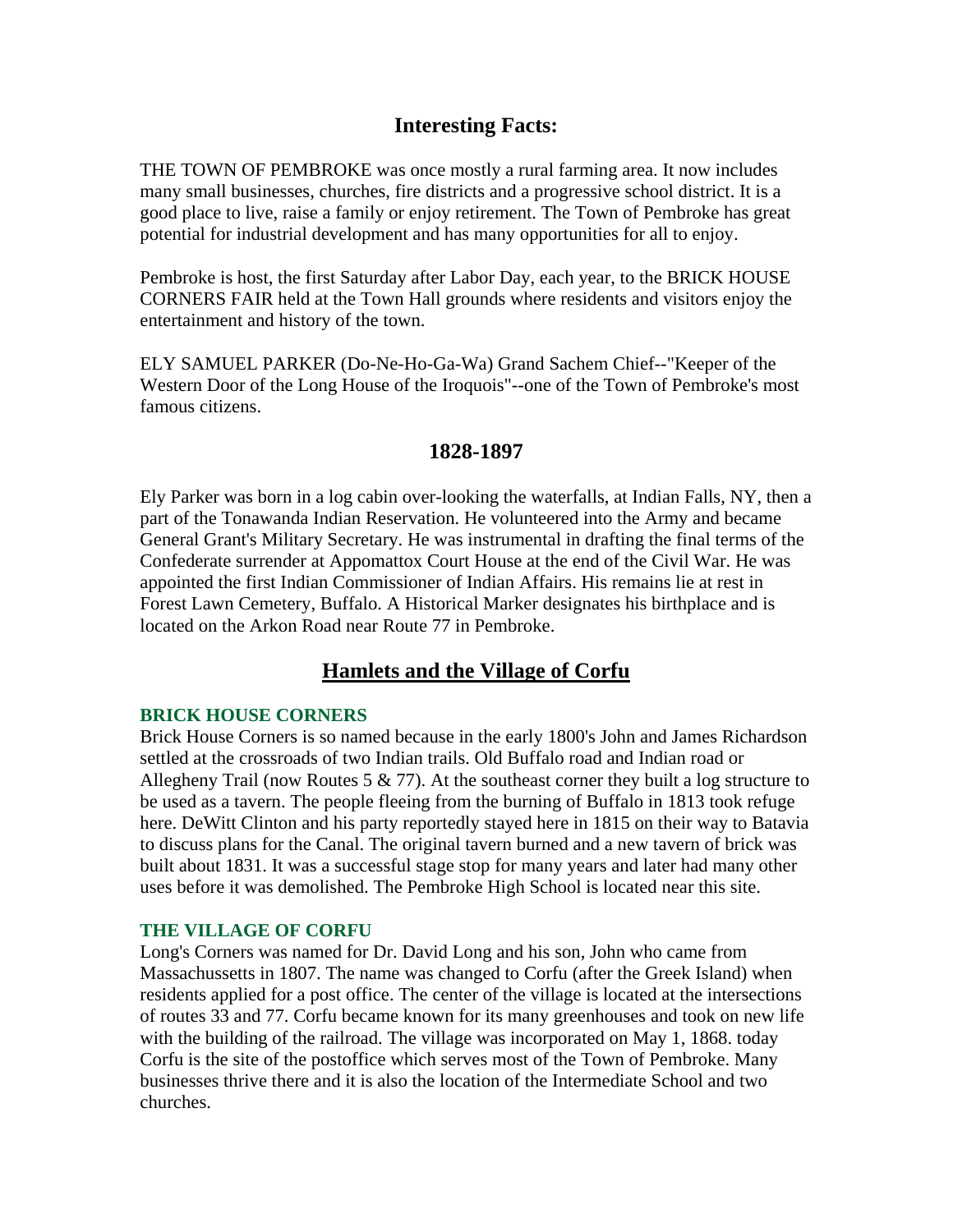### **EAST PEMBROKE**

East Pembroke is located on Route 5 and shared equally by the Towns of Batavia and Pembroke with Read road as the dividing line. It was first called Ellicott Mills after the Ellicott Family (Joseph Ellicott was the local land agent for the Holland Land Company). Today the Town of Pembroke part includes two churches, the Pembroke Primary School, a pioneer cemetery and several businesses.

### **INDIAN FALLS**

Indian Falls was the site of an Indian Village until 1857 when the Tonawanda Indian Reservation was reduced to its present size and the area was opened up to settlers. In 1842 an agreement was made between the Ogden and Fellows Land Company and the Indians. Jerome Corey than began surveying for the City of Tonawanda Falls. No prettier spot for founding a village could be found in Western New York. By 1843 Corey had a vision for a thriving city when he made this detailed map. It was to be powered by the 30 foot waterfall on the Tonawanda Creek, The name was changed to Indian Falls when an application was made in 1862 for a Post Office. Officials in Washington thought the name to be undesirable because of the proximity of another post office named Tonawanda, which would result in confusion in the mails. Around the turn of the century Indian Fals was a busy village with many businesses and much social life. Today it is primarily a residential area that contains a church, restaurant and construction company. It remains one of the beauty spots of the Town of Pembroke with its cascading waterfall.

### **NORTH PEMBROKE**

North Pembroke or Mogadore as it is also referred to is located in the northeast part of the Town of Pembroke along the banks of the Tonawanda Creek, on the North Pembroke road. It is said that at one time it was one of the larger population centers in the area. It most likely lost its residents and businesses to towns located along the railroad routes. The North Pembroke Hotel and the local church are probably among the oldest buildings left. The old mill is still standing but has not operated for the past 50 or more years. North Pembroke, today, is a community of about thirty homes whose residents earn their lvings in nearby cities.

#### **PEMBROKE**

Pembroke was called Richville in its early days in honor of Charles B. Rich, a prominent businessman, who established a store in 1812. Robert Millar filed a survey map in 1838, which laid out a village of 150 lots. It shows a wooden horse-drawn railway built in 1835 with hopes of providing an econimical method of transporting goods from Medina to Richville via Akron but which never was completed. At one time there were many thriving businesses but today it is mostly a residential area with one church and the Pembroke Fire Company.

#### **PEMBROKE CENTER**

Pembroke Center, also called Frog Hollow is located on Route 5 about midway between Pembroke and East Pembroke near the Boyce Road. This is where the first settler, David Goss, brought his family from Massachussetts in 1904 and buillt the Old White Tavern.